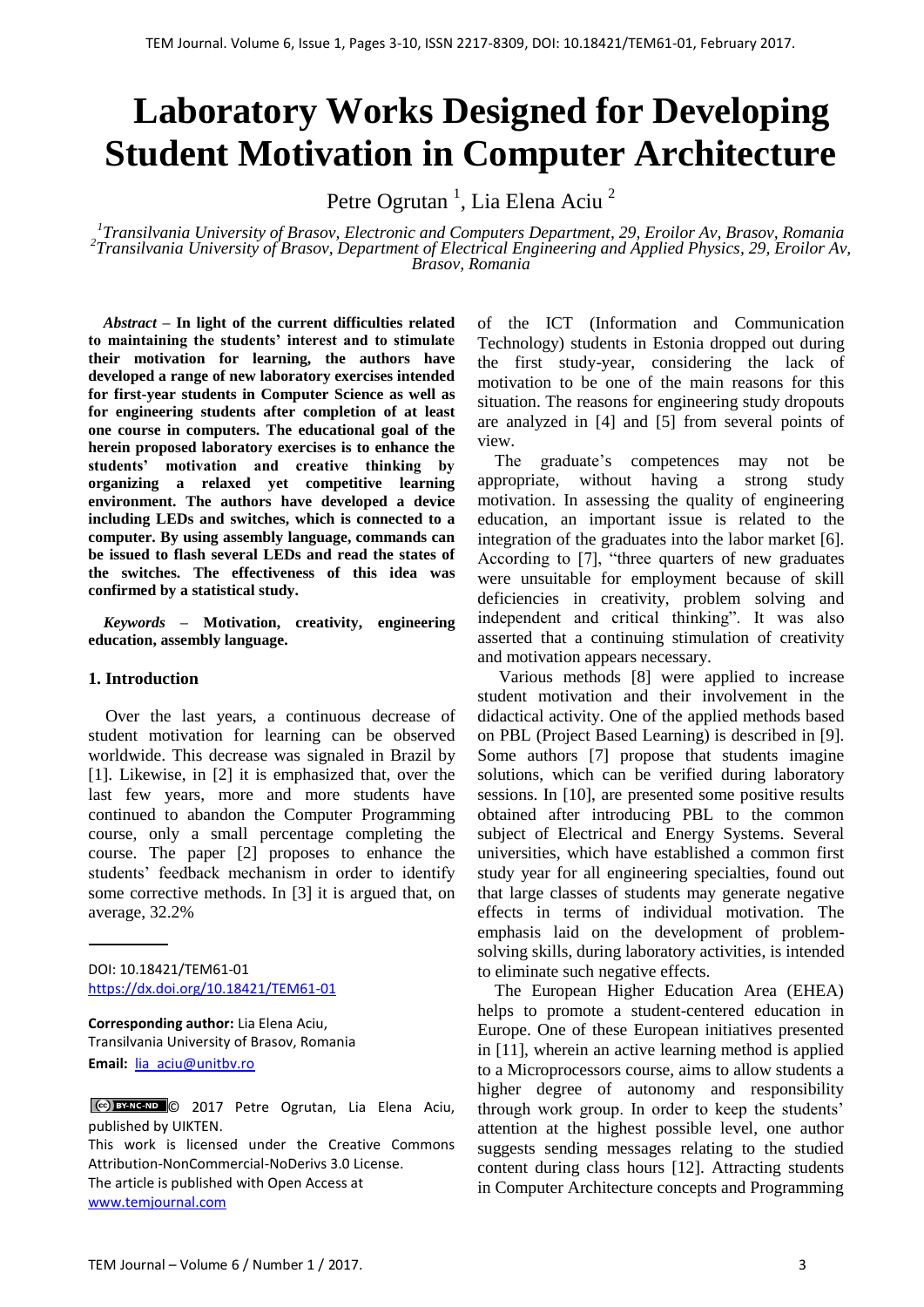Basics in a creative and enjoyable way is an issue described in many papers [5, 13, 14, 15, 16, 17].

One of the objectives pursued in the field of computer engineering education at Transylvania University of Brasov (România) is aimed at familiarizing the students with the concept of Embedded Systems already during the second study year. In [18], a spiral educational method is proposed, wherein the discipline of Embedded Systems is approached through PBL. To enhance the students' level of motivation, [18] proposes several attractive activities with rapidly attainable outcomes. PBL is also applied in Microprocessors courses in [19]. According to [19], students are constructing an Embedded System around a microcontroller. Functional testing is ensured through 8 LEDs connected to one of the microcontroller"s ports.

In order to increase the students' interest and stimulate their motivation for learning, the authors of this paper have developed several laboratory exercises intended for the students from different academic study programmes (e.g. Applied Electronics, Telecommunications and Computers, offered by the Faculty of Electrical Engineering and Computer Science), as well as for engineering students (e.g. Applied Informatics in Materials Engineering) that pursue at least one course in Computers. For the students from the Faculty of Electrical Engineering and Computer Science, the first courses covering the area of computer architecture (e.g., Computer Architecture intended for students from Applied Electronics) include practical lab activities, which provide a descriptive presentation of computer structures. For the students in other engineering fields of study (e.g., Applied Informatics in Materials Engineering, Faculty of Materials Science and Engineering), the only course which provides information about computer structures is Computers. For this course, the laboratory activity consists of exercises in the field of operating systems. The significant lack of interest in this case, was attributed to the students' low motivation, determined by their passive participation in practical lab activities, in association with their different levels of pre-existing knowledge. Obviously, after completing this laboratory, the students" understanding of computer structures failed to improve.

 Consequently, a different approach along two directions was adopted: firstly to stimulate student motivation; and secondly, to create a learning environment that would improve student understanding of basic computer concepts, such as the relationship between hardware and software. Because high school curricula include the study of different programming languages, the proposed applications were designed to use assembly language

as a common "standard" during lab sessions. Assembler software assures an equitable start for all students in understanding newly introduced concepts. Therefore, assembler language proved to be suitable for simple applications, such as port sending and reading. Some aspects regarding lack of motivation in electrical engineering were investigated in [20] by analyzing the role of competition as a factor stimulating motivation. However, competition may cause the emergence of negative emotions, and [20] draws attention to this danger. Some positive aspects of competition are presented in [21]. The authors describe in [21] programming knowledge improvement through students' participation in a contest of robots since their first year of study. The use of assembly software has been applied in an activity described in [22], highlighting the benefits of educational records. Using the Linux operating system reduces laboratory setup costs.

A method based on the authors' initial concept of developing creative thinking skills in Electrical Engineering, using laboratory exercises, is described in [23]. All of the proposed lab exercises include visual elements (LEDs) or moving elements (motors). Familiarizing students with computer concepts started with the study of bit-level operations. One year later, this gradual approach proved its effectiveness by allowing the students attending the course in Embedded Systems, to start from a higher level of knowledge. Introducing the range of enhanced laboratory exercises significantly increased the students" motivation, which was illustrated by the large number of the students' requests for remote lab access and/or additional support. Moreover, some of the students even asked for the specifications and diagrams of the laboratory kit, being keenly interested in constructing their own model at home. All the documentation was available to students by using the course site and one LED module is remotely accessed accordingly to the MOOC (Massive Open Online Courses) principles [24].

## **2. Description of the laboratory works**

The educational goal of the herein proposed laboratory exercises is to develop the students' creative skills and divergent thinking. "An important component of creativity is divergent thinking, which involves the ability to generate novel and useful problem solutions." [25].

At the end of every laboratory session, bonus points are given to those students who reach the desired result faster than their fellows, and likewise, in other types of sessions, to those who create the most spectacular visual effects. Practical laboratory activity offers students a high degree of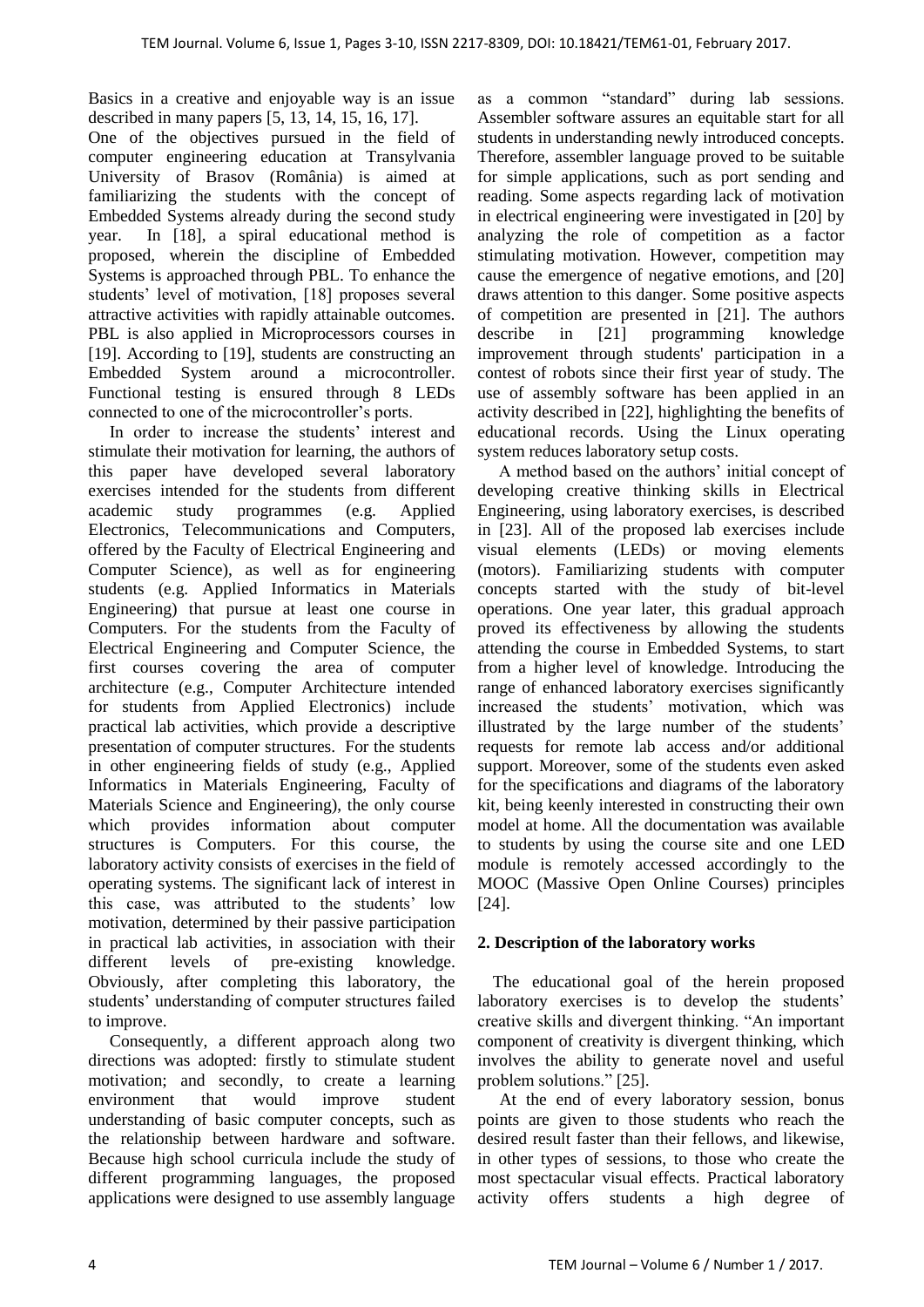independence and freedom. Topics are formulated in advance so that students can work at home to get better results and bonus points. To some extent, this activity can be considered similar to PBL.

For these laboratory exercises, the authors have developed a device including LEDs and switches, which can be connected to the parallel port of a PC. By using simple software resources, commands can be issued to flash several LEDs and read the states of the switches*.* 

During their approach, the authors were confronted with difficulties while trying to make students truly understand the intimate structure of a computer"s CPU as well as the importance of binaryto-hexadecimal conversions. Furthermore, students found that the notion of registers was difficult to understand since it was perceived as an abstract notion and therefore its importance was minimized. Another striking example of a partially understood concept is the fact that, although the students knew the importance of computer operating speed, they appear to be uncertain about the effects produced by this speed before commanding the LEDs.

## *The proposed device and the software*

 The parallel PC interface includes 2 output ports, one for the data (address 0378H) and another for control (address 037AH) along with an input port (address 0379H). This interface was devised for connecting a parallel interface printer LPT (Line Printer Terminal). The developed module has 8 LEDs connected to the data output port and 5 switches connected to the state port. In order to design, run and debug an assembly program, symbolic debuggers were utilized. The device was successfully tested under Windows 7, 8 and Linux. For computers lacking a parallel interface, USB-toparallel converters were used.

## *The experimental procedures*

 The first laboratory session includes a revision of the theory relating to the conversion of numbers represented in bases 10, 2, and 16, as well as the operation of a CPU with a focus on registers, I/O ports, and instructions in assembly language for microprocessors of the x86 family. Debugger software is also presented, which can be used to run simple, short applications. The advantage of using a debugger program instead of an assembler is illustrated by the fact that, by running it step-by-step, the program allows the students to observe the content of every register, as well as the changes in the IP (Instruction Pointer) register, during a jump and to ascertain whether the program behaves as expected.

 After the second lab session, every student is expected to be able to write a program for flashing the LEDs in accord with a freely chosen sequence, which is required to be as pleasing as possible to the viewer"s eye. The program is then run step-by-step and the sequence is analyzed. The first student who finishes and the student who creates the most "eyepleasing" sequence, as confirmed by the votes of the other fellow students, will receive bonuses. In the final part of the laboratory work, the program is looped and, due to the increased running speed, the human eye is tricked into seeing continuously illuminated LEDs. The students are then expected to provide an explanation with regard to this phenomenon until the next lab session.

 The third session requires the students to formulate a response to the question asked in the previous session. The student who provides the correct explanation gets a bonus. If the students fail to come up with an explanation, the teacher will explain the phenomenon. A software delay loop was proposed to be introduced, and was created by using a subprogram/ subroutine, wherein the processor decrements several registers. The length of the delay is adjusted over repeated trials, so that the blinking of the LEDs becomes visible. During the  $4<sup>th</sup>$  and possibly the  $5<sup>th</sup>$  and  $6<sup>th</sup>$  lab sessions, the students should develop their own dynamic LED flashing program using an "attractive" sequence. From this moment on, some students are beginning to obtain results faster, while others will continue working at a slower pace. The teacher should reorganize the groups accordingly, and even supervise individual students in order to prevent apathy or lack of interest in faster working students, while simultaneously encouraging their slower fellows to carry on with their work. A suitable assignment for students who reach results faster than their fellows would be to develop programs with flashing sequences of different lengths. At this point, the notion of a subprogram is introduced, and the advantages of using subprograms are presented. Different solutions for variable delays are suggested (e.g., the repeated call of a delay subprogram). The next laboratory session is dedicated to reading the switches and developing a program to be run step-by-step so that the LEDs will flash in a given sequence that can be altered if any switch is pressed. Next, two different dynamic sequences are selected that can be alternated by pressing a switch.

 Generally, it can be ascertained that during this stage the differences between students become more pertinent, and therefore activities based on work groups should be extended. Additional requirements are then imposed such that the dynamic flashing sequence is changed, not by pressing any switch, but by pressing a particular switch as indicated by the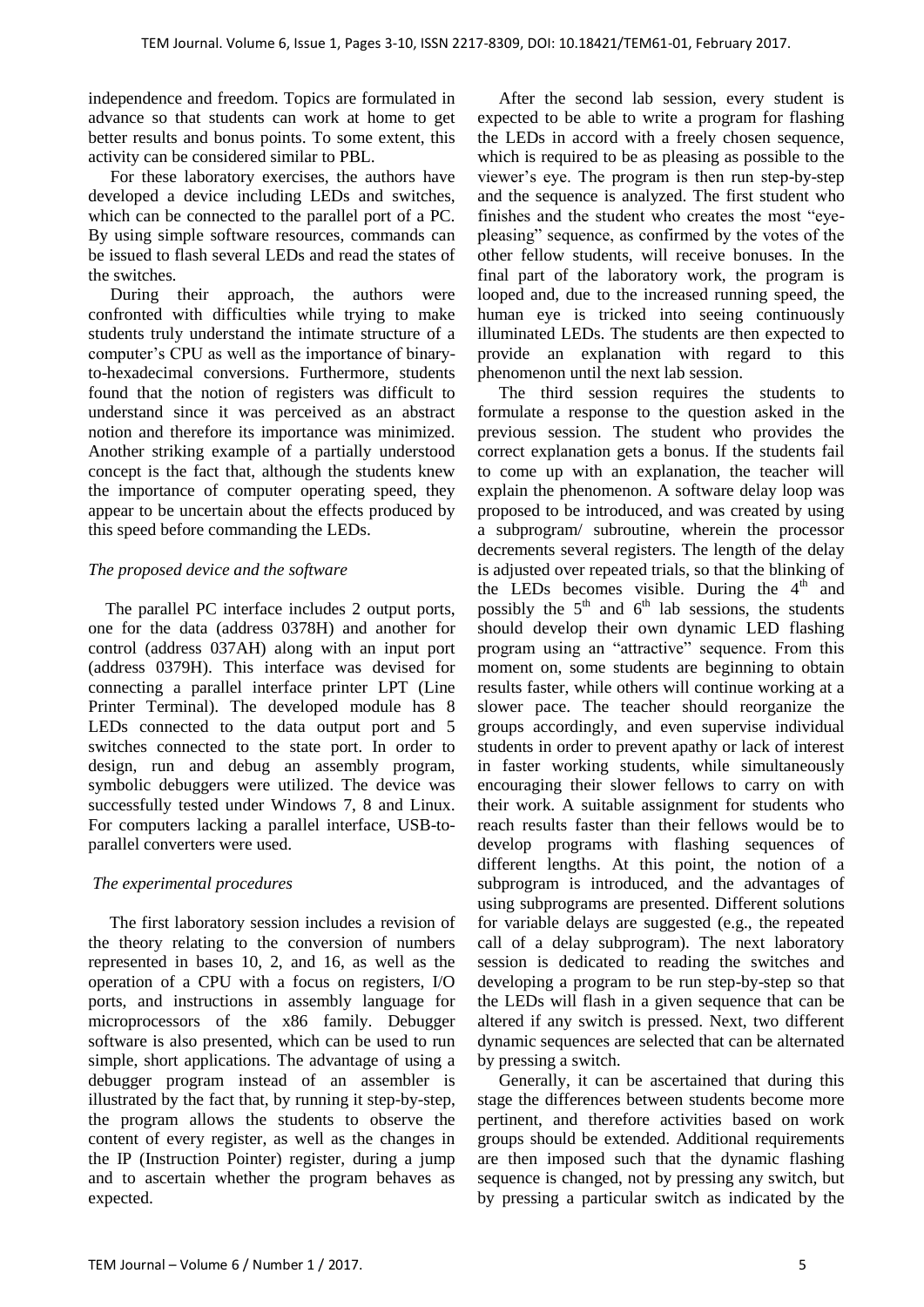teacher. An important step in this lab session is to identify the pressed switch before running the program that flashes the LEDs. The identification is made using a reading sequence of the input port of the switches and examining the accumulator register AX.

 The next laboratory exercise requires the students to achieve a dynamic sequence (sequence 1) which should change after pressing a particular switch during sequence 2, and to change once again after pressing another switch during sequence 3.

During the subsequent laboratory session the students are assigned a task which requires a higher level of creative thinking. It consists of flashing the LEDs during the dynamic sequence 1, then change to sequence 2 by briefly pressing any switch and finally enter sequence 3 after a long press. Usually, only the best and most inventive students are capable of successfully completing this particular task.

One last aspect approached in this range of lab exercises, which may extend over one or more lab sessions, concerns the problem of issuing adequate commands to reduce LED brightness. Since the original commands only considered on/off states, at first, the students seem unable to find any way of solving this problem. So, they are reminded about the second session wherein, during a non-delayed sequence, a decrease in LED brightness could be observed. At this point, the notion of PWM (Pulse Width Modulation) will be introduced. This lab session is aimed at flashing some of the LEDs at maximum brightness while the remaining LEDs will operate at a lower brightness level. This task is a relatively simple one. The students are asked to think about how to develop a program that gradually increases LED brightness. Mobile phones with similar features are used to motivate the students. Usually, this task cannot be completed within a normal session"s time and is assigned as homework. However, in several cases, exceptional students were able to solve the problem during the normal laboratory time. During the last laboratory session the students were given the opportunity to develop an original application and the best application received a bonus at the end of the session. The variety of possible applications is very broad and the most creative students always succeed to devise an original program. For example, one student created a program in which the LED flashing sequence was dependent on the number of times the switch was pressed. This program was inspired by the mobile phone keypad used I text messaging mode. The range of practical exercises ends with a laboratory test wherein the students randomly pick a question paper with the task they have to solve. The question paper asks the students to design a program consisting of 3 dynamic sequences and to provide the possibility of

changing between individual sequences by pressing 2 switches. The scores depend on how much of this program has been completed before the end of the laboratory session, as follows: dynamic sequences – 5 points, change of sequence when one switch is pressed – 7 points, change of sequence when both switches are pressed – 10 points (highest score).

 The developed laboratory exercises are based on aspects with which students come across in everyday life while using different electronic appliances. This type of approach was intended to increase the students' interest for developing and testing original programs. It was also specified that the students must devise a flowchart before writing the program. One particular program, which has drawn the attention of the students, changes sequence 1 into sequence 3 when the switch is briefly pressed, or into sequence 2 after a long press on the switch, according to the flowchart in Figure 1.



*Figure 1. Program Flowchart*

 Several students asked for advice, in attempting to design more complex programs, for example, a program allowing a gradual increase of the LEDs" brightness. These students were advised to use highlevel programming languages (e.g., C language).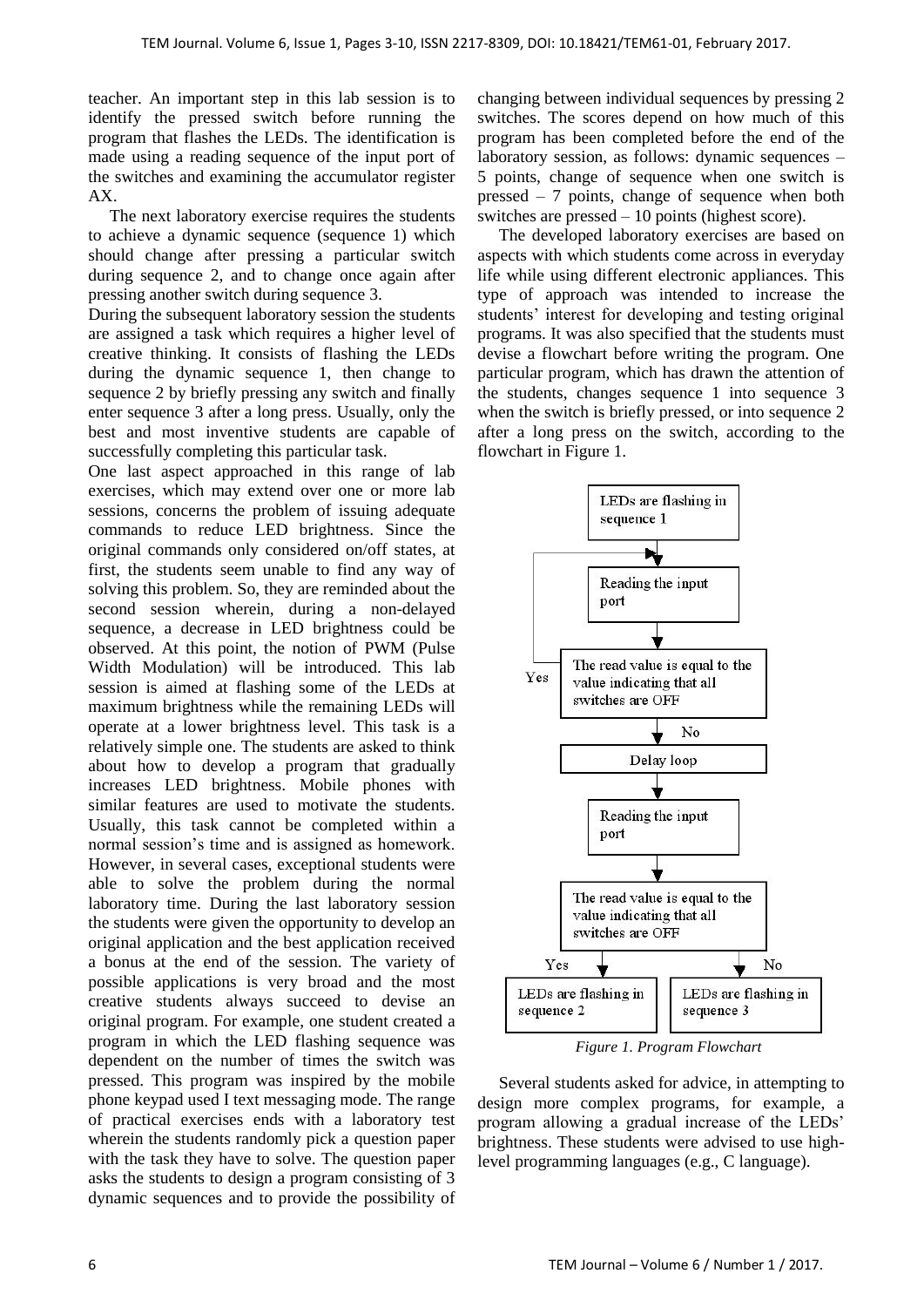## **3. Evaluation**

In recent times there were supported two modern directions in academic education: one involving Distance Learning [2], [3] and another regard PrBL/PjBL(Project Based Learning) [4], the acquired expertise being applied to select the most adequate method for students' training.



In 2012, the method proposed herein was introduced, for the first time, in the *Computers* laboratory of the Faculty of Materials Science and Engineering. According to Figure 2., for the first time in academic year 2013-2014, a significant number of students showed interest in practical laboratory work, many asking for teacher advice and support for personal applications. This increase in motivation determined the need to receive relevant student feedback throughout 2013-2014, 2014-2015 and 2015-2016 academic years.

The following two hypotheses were formulated:

1. Using the LED device in the laboratory should increase the level of student satisfaction;

2. The students" satisfaction level, in terms of laboratory layout and applied methods directly correlates with the level of academic performance.

One of the research methods was based on a semistructured, survey - focused interview. The purpose of this method is to identify the level of student understanding about the use of programming techniques during laboratory sessions, their perceptions on the novelty of the employed method, and to encourage students to hierarchize the different issues according to their importance. The interview was a standardized one based on an interview guide, and includes the following questions:

*1. How much of this laboratory is identical with other laboratories?*

*2. How difficult was it to understand programming during the lab sessions?*

*3. How clear were the aim of this activity and the working techniques employed?* 

*4. What was the satisfaction level while watching the LEDs flashing?* 

#### *5. What new and important notions have you learned in this laboratory?*

Another research method was focused on quasiexperiment or pre-experiment, since the authors were unable to measure the level of perceived satisfaction before the experiment.

The third research method was intended for document analysis, collecting and analyzing learning performance data from faculty documents such as transcripts of records, summary reports of the received bonuses, and attendance lists.

The research conducted between October 2013 and May 2016 (2013-2014, 2014-2015 and 2015- 2016 academic years), included a total of 46  $1<sup>st</sup>$  year students, from Applied Informatics in Materials Engineering, Faculty of Materials Science and Engineering. Of the total number of students, aged between 20 and 24, 17 were female and 29 male.

The first question invites the students to evaluate their satisfaction level on a scale from 1 to 5:  $1$ unsatisfied,  $5$  – extremely satisfied. With regard to the main purpose, in terms of identifying the declared learning satisfaction level, the results show a considerable amount of overall satisfaction, which is a relevant indicator of the correlating phenomena. The satisfaction level ranges between a minimum of 3 and a maximum of 5, with an average value of 4.6. As can be seen in Figure 3., a significant number of respondents (43 students of a total of 46) expressed high or above average levels of satisfaction, which confirms hypothesis 1.



The extent to which students appreciate the clarity of the goals and the way of conducting laboratory activities, can be seen in Figure 4. (S1): 25 students (54.4% of the participants) considered the activities to be very clear, 12 students found it clear, 6 relatively clear. A number of 3 students found that the activities are unsatisfactory. Consequently, 80.4% of the students deem laboratory work to be explicit and clear, in terms of laboratory aims and the way of conducting lab activities.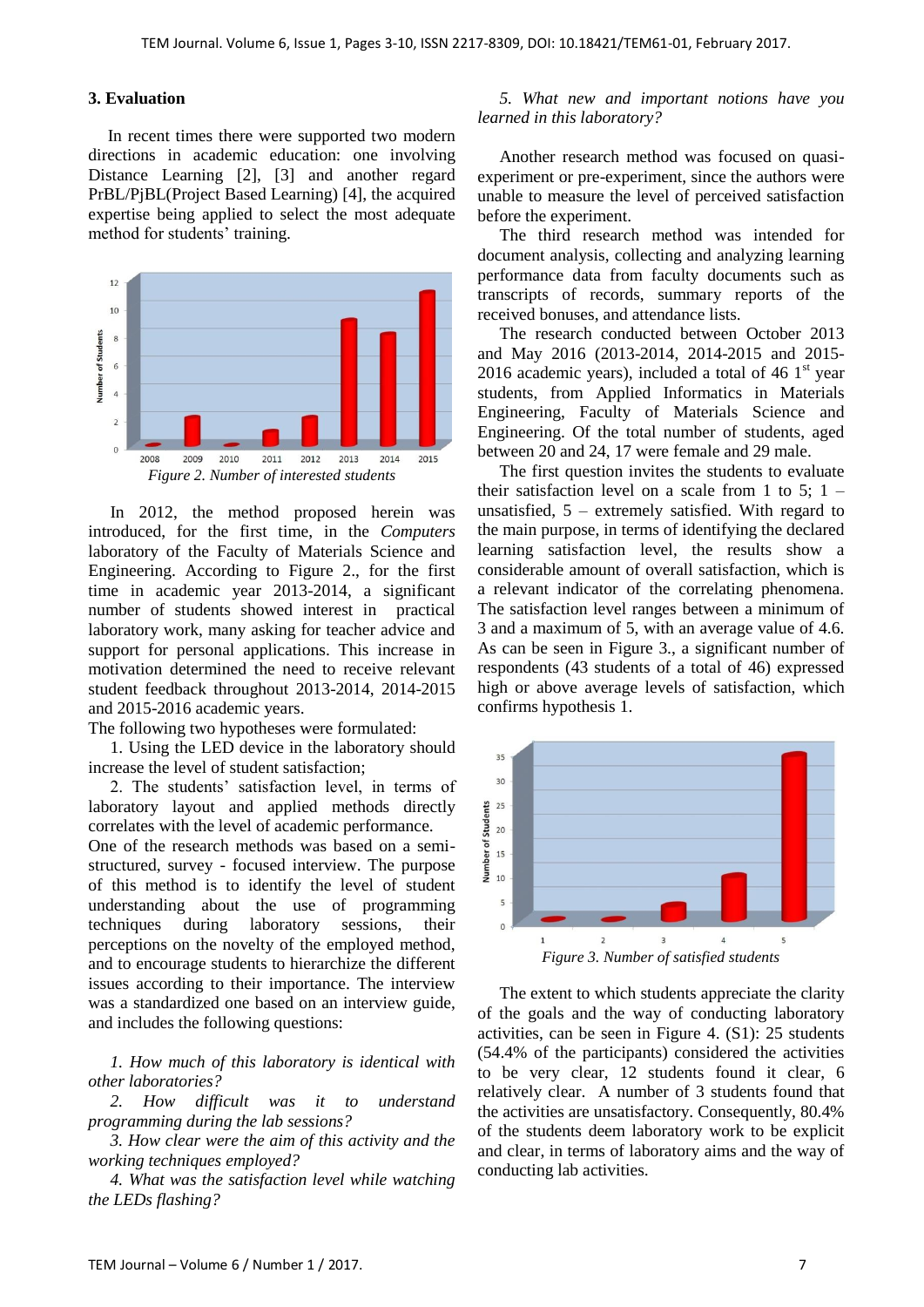

*Figure 4. Number of students which appreciate the clarity of the laboratory goals and the number of the students evaluating the difficulty of the lab*

With regard to the difficulty of understanding the programming activity, the percent distribution of the respondents showed some interesting results, Figure 4 (S2). Thus, only a percentage of 6.5% of the students (3 students) rated the assigned tasks as having a low difficulty level, 47.8% (22 students) considered a moderate level of difficulty and 45,6% (21 students) considered the tasks to be difficult. It can be assumed that these results illustrate a successful pedagogical intervention, since the students, far from being discouraged by the higher level of difficulty, were actually even more interested in this lab activity obtaining better results and declaring a level of satisfaction above the researchers' expectations.

To the question: "*Which of the learned aspects are new to you?*" the response options were:

*1. LED sequencing software (Fig.5., Series 1);* 

*2. The importance of loop delay (Fig.5., Series 2);* 

*3. Possibility to read switches (Fig.5., Series 3);* 

*4. Understanding the notion of registers (Fig.5., Series 4).*

As it may be seen on the chart (Fig.5), the students from three graduating years (2013-2014, 2014-2015 and 2015-2016) have different views on the novelty of tasks. From one graduating year to the next, the students seem to become a little more familiar with the proposed tasks, yet no relevant trend could be identified. The number of students regarding "at least one aspect as new" decreased from 37 in 2013-2014, to 23 in 2014-2015, then again increased to 28, in 2015-2016.



*Figure 5. Number of students who appreciate the novelty of the laboratory tasks*

Obtaining student feedback about the novelty and importance of the different issues related with the proposed laboratory exercises is intended for better teacher information. Consequently, the teacher has the possibility to reconfigure her/his explanations in accord with the students" previous knowledge, and the perceptions they have about the importance of the envisaged aspects.

The evolution of academic performance following the introduction of these laboratory exercises was assessed by calculating the students' average marks after the final exam. To increase the relevance of the final scores, the final average marks were calculated by considering the marks obtained for the answers to the following questions:

*1.'Define the CPU registers and their functions'* 

*2.'Define the IP (Instruction Pointer) and his functions'* 

*3.'CPU Speed versus the speed of Input/output Peripherals'.* 

The average mark variation between 2008-2009 and 2015-2016 academic years is shown in Figure 6.

Comparing the students" average marks obtained after completing the training in the new laboratories (the average mark in 2013-2014, 2014-2015 and 2015-2016 academic years was 8.75) with the average marks obtained after completing traditional lab classes (with an average mark of 6.07) confirms the increase of students' satisfaction, which is in direct correlation with the level of academic performance in terms of laboratory layout and applied methods.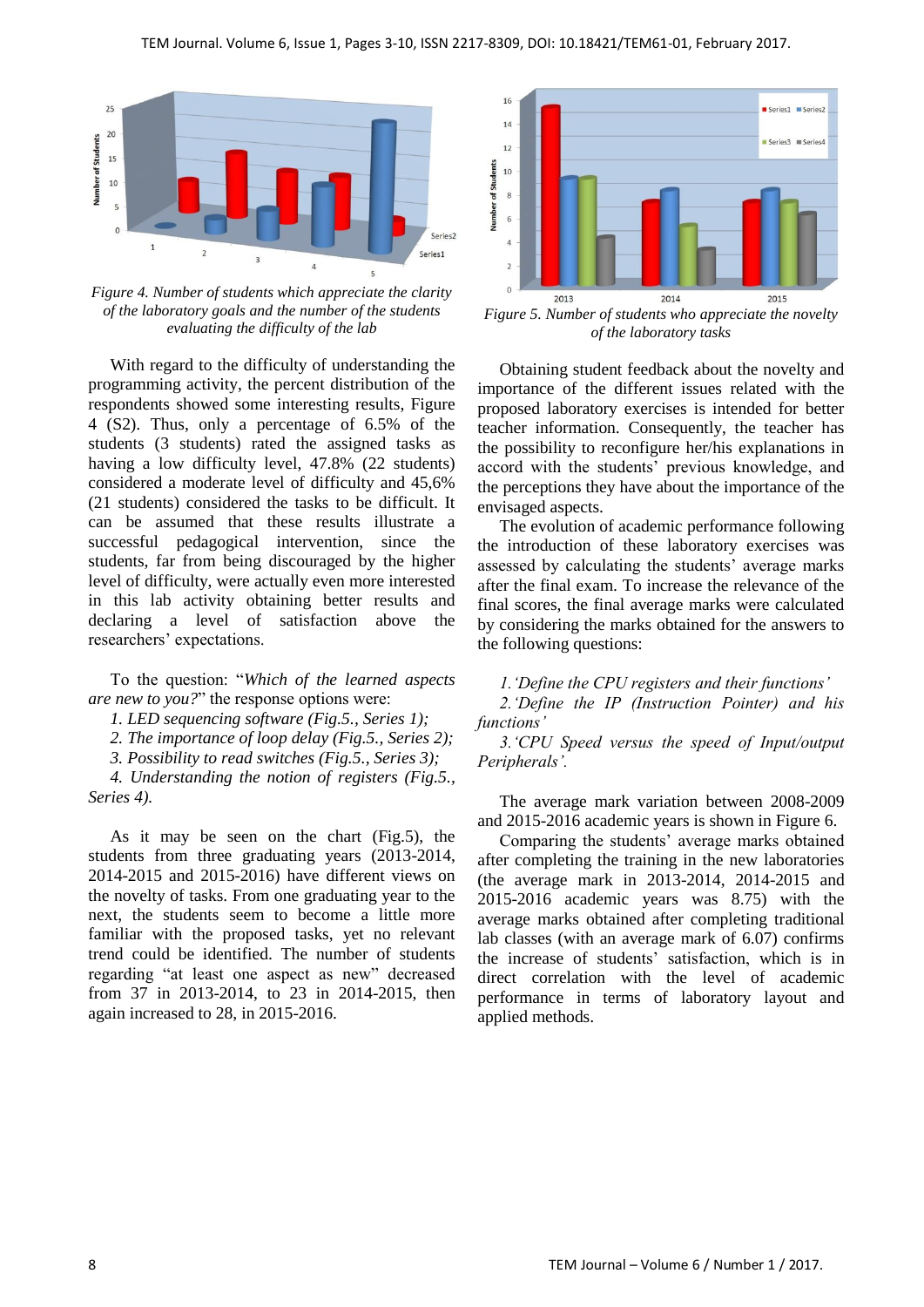

A further research could be relied to the introduction of mobile phones. Because students check several times their messages from social networks during classes, this can be considered an opportunity. A variant of the use of mobile phones is provided in [12], and a guide to using social media to enhance teaching and learning is presented in [26].

The authors intend to post some short movies including a blinking sequence devised by each student, with the possibility of selecting the most attractive sequence through vote.

Further future research could be aimed at the impact of a professional blog, where the flashing sequences could be submitted. Thus, the students would be able to contribute to the blog content by entering new experiences acquired during university study.

#### **4. Conclusion**

The authors have applied and monitored this way of working to three categories of youths:

1. First-year engineering students, for which the timetable of the laboratory activities was previously presented. These are lacking any programming experience and their feedback was obtained through interviews over three successive years.

2. Three or four-year students from different specialties at the Faculty of Electrical Engineering and Computer Science who pursued a course containing assembly language concepts. Their practical activity was condensed into only 3 laboratory sessions, yet allowed them to accomplish all the requested tasks. The activity continued with laboratory exercises about stepper motor drives, DC motor drives and USB interfacing.

3. A contest for assessing the programming abilities of the best high school students was also organized. At high school, students are taught different programming languages, yet assembly language is not studied. Therefore, it was considered that knowing this particular programming technique would ensure equal opportunities for all competitors. The contest included theoretical aspects presented by a teacher during 2 hours, followed by the actual contest extending over 4 hours. All competitors successfully completed their dynamic sequences, which could be changed by pressing two switches.

After completing the set of laboratory exercises, the students were supposed to have gained additional logical and algorithmic thinking capabilities, thus becoming more familiar with the working philosophy of a digital computer. The success of the method was confirmed by the fact that many students constructed their own device with LEDs by continuing their work at home. For those students who lacked opportunities to construct this model or have PCs without parallel ports, a workstation with Internet access equipped with the LED module and a remote controlled web cam was installed at the faculty.

The following are some advantages of this range of laboratory exercises:

1. Enhancing students" understanding of the close relationship between software and hardware, of the physical effects of running a program and hence to comprehend the role of a process computer, as well as the fact that a computer can do a lot more than just display images on a monitor;

2. Increasing students" satisfaction as they watch a simple program working to generate a dynamic flashing sequence, which stimulates their desire to further understand, study and achieve;

3. The originality and the attractiveness of the flashing sequence are rewarded accordingly. This creates a favorable climate encouraging student competition for gaining higher scores and also their fellow students' recognition. Notably, there are frequent cases when low scoring students get the most bonuses.

4. Students are familiarized with several currently widespread techniques, such as producing different effects when pressing the same switch, or using PWM commands. This concept of stimulated learning through visualization was applied to the subject of Embedded Systems attended by the students from Applied Electronics and Computers. E.g., when the students who are constructing microcontroller modules connect their LEDs to an 8 line port, using at least one of its lines, the LEDs will start flashing, thus marking the first step in testing the functionality of the module.

The statistics results were obtained after analyzing a relatively small student sample, because only a fraction of the class participated in the experiment. Due to the encouraging results obtained in the academic year 2013/2014, the initiative was extended in order to include all students from the specialties mentioned in the "Introduction".

Finally, the results of this of study will allow the improvement didactical activities, predicated on the premise that the student is our client and must therefore be motivated to pursue and complete university studies. It can be concluded that the